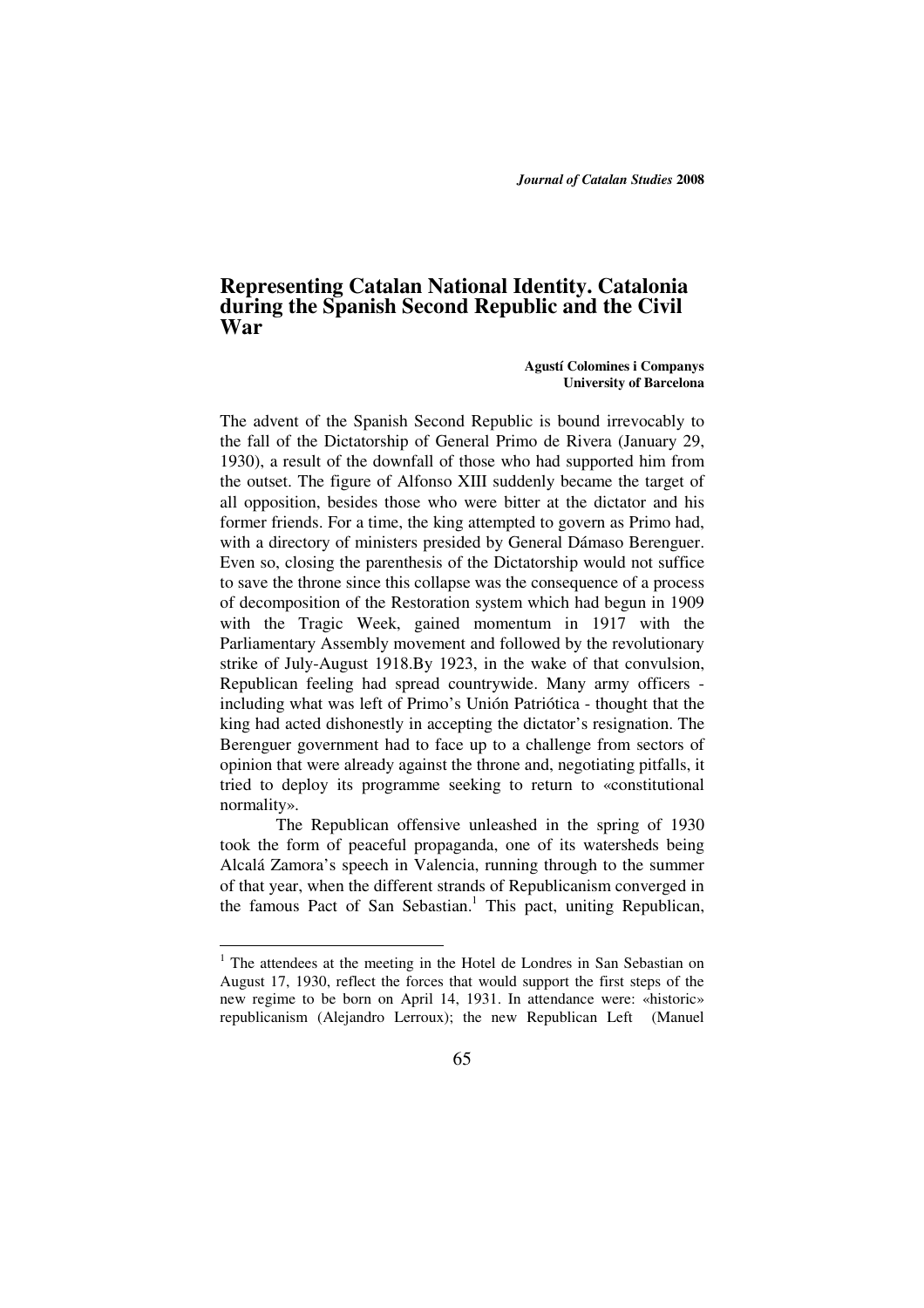Socialist and Catalan nationalist politicians and intellectuals, paved the way for the transition from monarchy to Republic. It materialised in the form of an Executive Committee, whose first task was to prepare a revolutionary movement although, at the same time and at the instigation of Manuel Carrasco i Formiguera of Acció Catalana, it had to deal with the claims of Catalan nationalism. In the meantime, three eminent intellectuals, Dr Gregorio Marañón, the philosopher José Ortega y Gasset and the novelist Ramón Pérez Ayala, spearheaded the movement «At the service of the Republic» in Madrid.

Moreover, other discontented elements were also seconding the anti-monarchic movement, including a healthy number of army officers who had come to sympathise with moderate opposition to the king. The prevailing mood in the final months of 1930 was one of great tension, given the subversive unrest, stoked by the more prestigious press and by the propaganda of military circles linked to the Unión Militar Republicana. An uprising was prepared for December. The sequence of events was rapid: the garrison of Jaca, in the foothills of the Pyrenees, led by Captain Fermín Galán and Lieutenant García Hernández staged an uprising, producing a manifesto of the Provisional government, before the attempt was put down. The two officers were imprisoned in Saragossa and shot as rebels and the signatories of the Pact of San Sebastian were arrested. However, in the wake of this military crisis, the support hitherto enjoyed by General Berenguer's programme collapsed while the reputation of the incarcerated Republicans soared.

 After an unsuccessful attempt at negotiating with the politicians and once Berenguer's resignation had been accepted, the king appointed another military man, Admiral Aznar, as head of

Azaña); moderate republicanism (Niceto Alcalá Zamora and Miguel Maura); the representatives of radical-socialism, Marcelino Domingo and Álvaro Albornoz; the Spanish Socialists Indalecio Prieto and Fernando de los Ríos; Galician regionalism (Casares Quiroga) and finally three figures from leftwing Catalanism, Carrasco Formiguera (Acció Catalana), Maties Malliol (Acció Republicana de Catalunya) and Jaume Aiguader (Estat Català).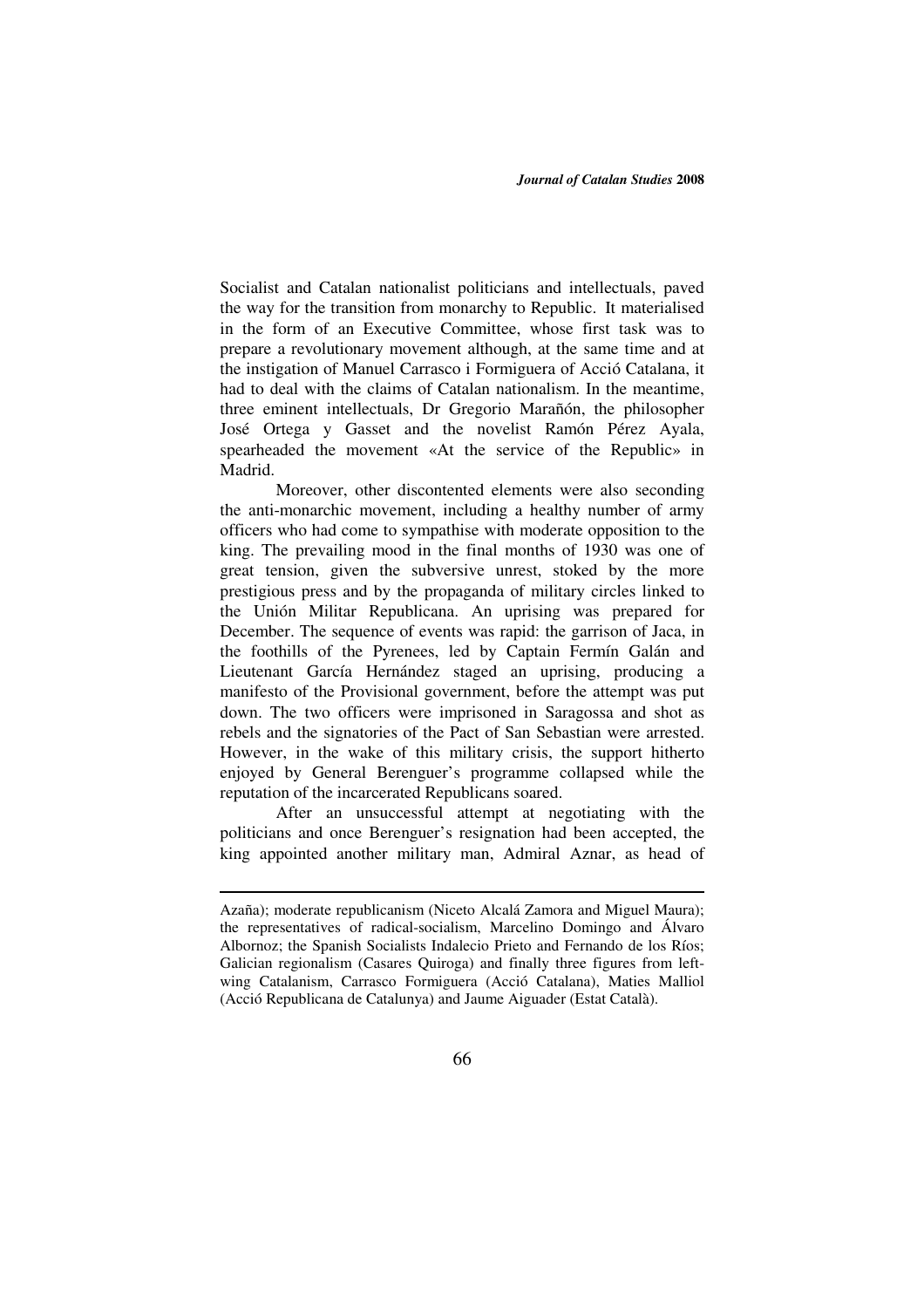government. Aznar and the king decided to test public opinion and called municipal elections for April 1931. The elections were held in a buoyant atmosphere and were regarded as a plebiscite from the very outset. Political candidates held mass rallies all over the country. On April 12, when the final results were made known, it was immediately clear that in the major cities of Spain the candidates who supported the monarchy had been defeated. Although official figures returned 29,953 monarchist councillors, as opposed to only 8,855 Republicans, the fact that Republican candidates had won in almost all the Spanish provincial capitals was decisive. This is how the great transformation occurred which extended to the the reformulation of the political and territorial organisation of the State; and, as had been agreed in San Sebastian, the constitution was obliged to afford some degree of autonomy to Catalonia.

### **The Second Republic and the Statute of Autonomy of Catalonia**

The proclamation of the Catalan Republic, which shortly afterwards became the Generalitat de Catalunya (Vergés and Cruañas: 1991), heralded the beginning of a constituent period during which the legal structure of the new Catalan autonomy was to be built, under the political hegemony of Esquerra Republicana de Catalunya (Ivern: 1988, 1989), a new party led by Francesc Macià, a self-proclaimed left-wing nationalist. (Colomines: 2003) The other leading social and political powers in public life in Catalonia until the beginning of the Civil War were the conservative Lliga Regionalista, the Unió de Rabassaires, an agrarian trade union close to ERC, and CNT, the large anarchist trade union.

A few hours before the Spanish Republic was proclaimed in Madrid, and shortly after it was proclaimed by Lluís Companys from the balcony of City Hall in Barcelona, Francesc Macià called for the establishment of a Catalan Republic. Three days later, on the 17th, three ministers of the provisional Madrid Government - Nicolau d'Olwer, Marcel·lí Domingo, both Catalans, and Fernando de los Ríos - travelled to Barcelona to negotiate an agreement that would make it possible to replace the Catalan Republic with the Generalitat de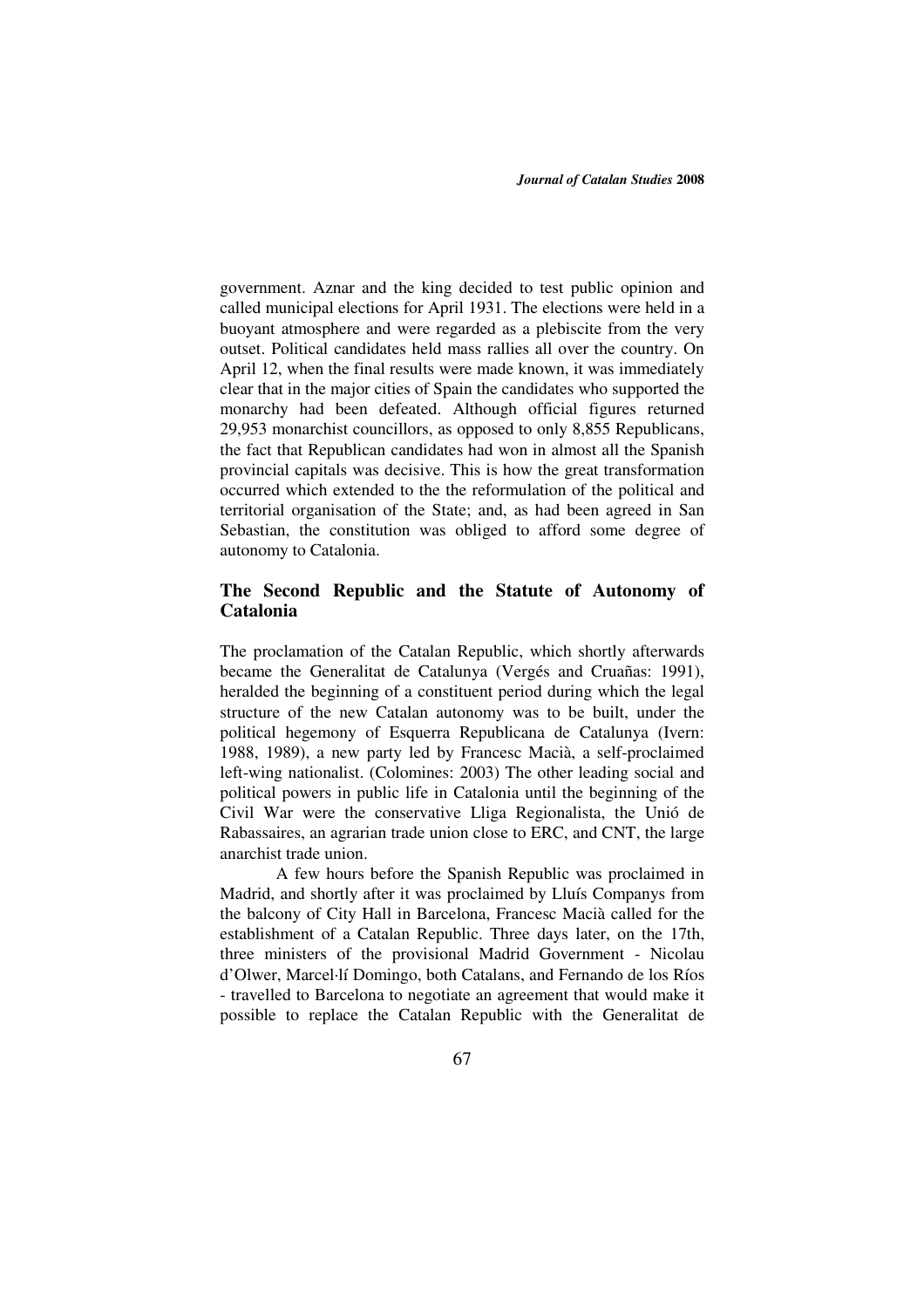Catalunya. They achieved their aim and also agreed to undertake the process of creating a statute of autonomy that was to be approved by the Spanish Constituent Assembly.

In actual fact, Macià's gesture had been ambiguous and provisional. He gradually abandoned the independentist tone evident in his words. Firstly, he proclaimed «The Catalan State which, with the utmost cordiality, we shall try to integrate within the Federation of Iberian Republics». Shortly afterwards he said: «On behalf of the people of Catalonia, I proclaim the Catalan State, under the regime of a Catalan Republic which, freely and in all cordiality, wishes and calls for the collaboration of the other peoples of Spain in the creation of a confederation of Iberian peoples». Finally, on the evening of the  $14<sup>th</sup>$ , he wrote the definitive proclamation of «The Catalan Republic as a member State of the Iberian Federation».

Moreover, from the very outset Macià was obliged to seek the support of Madrid in the appointments of new authorities to the position of Captain General, the civil government or judiciary power. Besides Spanish nationalists, most conspicuously represented by the Radical Republican Party and particularly by Emiliano Iglesias, the other important political forces in Catalonia did not support an independent Catalan Republic. Instead, they attacked the authority of Francesc Macià while negotiating with the new Republican authorities in Madrid. The other nationalist party, the Lliga Regionalista, placed the greatest emphasis on defending the rights of Catalonia «in the Spanish State, in perfect harmony with all the elements of which it is comprised ».

The Catalan State proclaimed by Macià on a very strict interpretation of the Pact of San Sebastian which had led to the Republic, became the Generalitat de Catalunya, an autonomous political entity entrusted with drawing up a preliminary project for a statute of autonomy that was to be approved by plebiscite by the people of Catalonia and ratified by the future Spanish constituent assembly. The provisional government of the Generalitat elected, via town and city councils, a regional assembly formed by members of the Catalan Republican-Socialist coalition and former leaders of the nationalist Republican party. This assembly appointed a drafting board, which completed the preliminary version of the statute of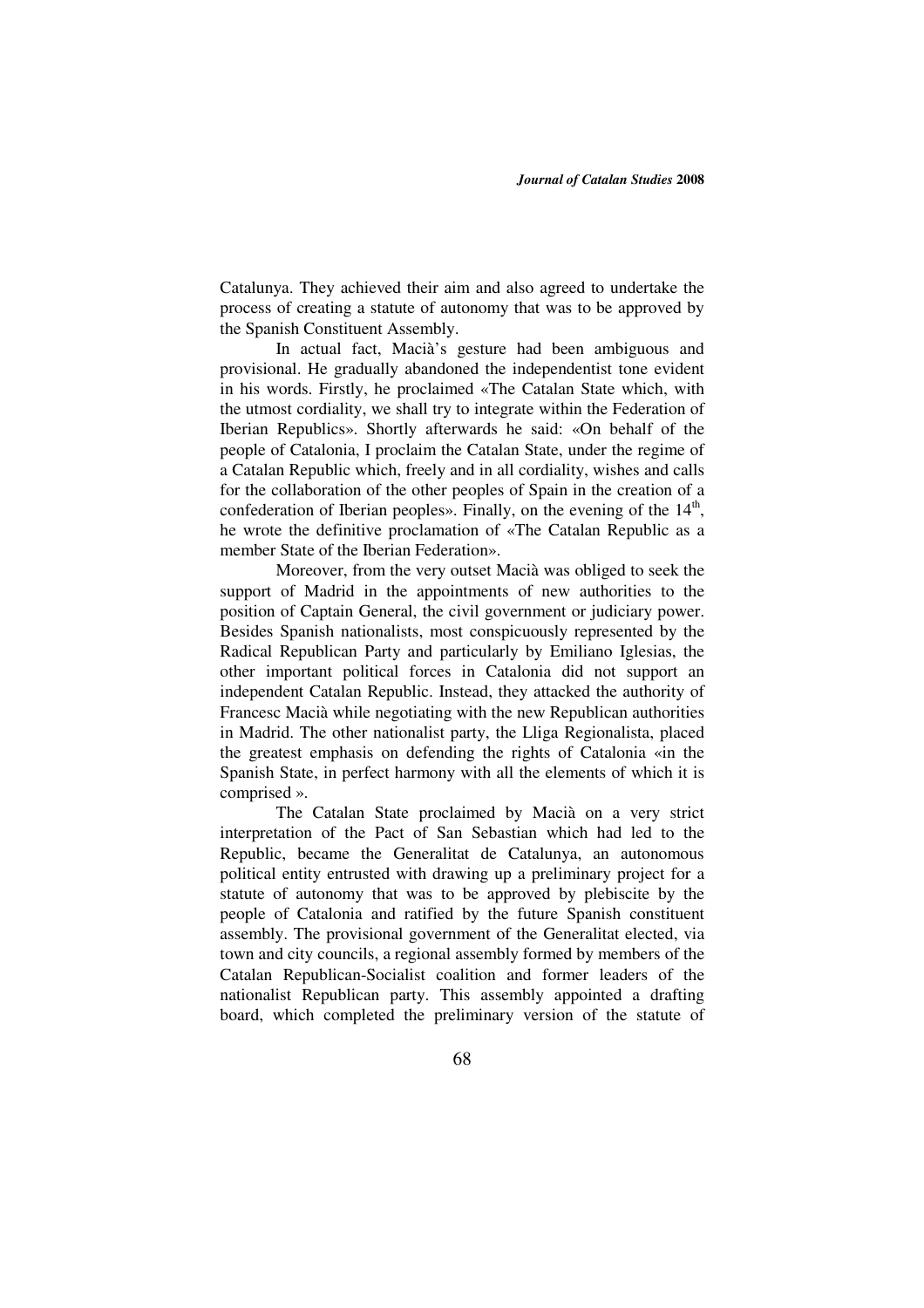autonomy at the sanctuary of Núria on June 20, 1931. (Cucurull: 1976)

After the government of the Republic and the Generalitat had negotiated several amendments, the citizens of Catalonia had to approve the project. The plebiscite had two phases. Firstly, the town and city councils were unanimous in their agreement; and the referendum of August 2, with a voter turnout of 75%, returned a favourable 99% response. Women, not entitled to vote at the time, collected 40,000 signatures of support for the Statute of Núria. On August 11, a decree issued by the Generalitat declared that the project was the official will of Catalonia and it was presented as such to the Spanish Parliament on the  $18<sup>th</sup>$  by the president of the Spanish republic, Niceto Alcalá Zamora.

The Statute of Núria advocated a federal structure for Spain, the creation of a common government for the Catalan Lands within the Spanish federation and the recognition of the Catalan language as the only official language of Catalonia. A clear distribution of powers was made between the Republic and the Generalitat: the latter would be responsible for internal legislation and for the implementation of education, municipal laws and the internal territorial division, civil and mortgage law, public works, charity, agricultural and livestock resources and public order. Moreover, the Generalitat had executive power in several matters of Spanish law, such as the collection of certain taxes. It comprised a Parliament, the presidency of the Generalitat and its council and a higher court of justice. To implement the new autonomous regime, the main resources envisaged were those of the former county councils: direct taxation and resources of the state in Catalonia that were not bound to central functions of power.

However, the Spanish Constitution of December 10, 1931 curbed the autonomist aspirations contained in the Statute of Núria as Spain rejected the federal formula. According to this constitution, the Statute of Núria was not a project that the Spanish Parliament had to ratify but rather a preliminary project to be modified in all its points (González Casanova: 1974, 719-744). Thus, this first act of autonomous assertion by Catalonia remained legally inconsequential. On May 6, 1932, the debate on the Statute of Catalonia began in Parliament almost one year after its approval by the citizens of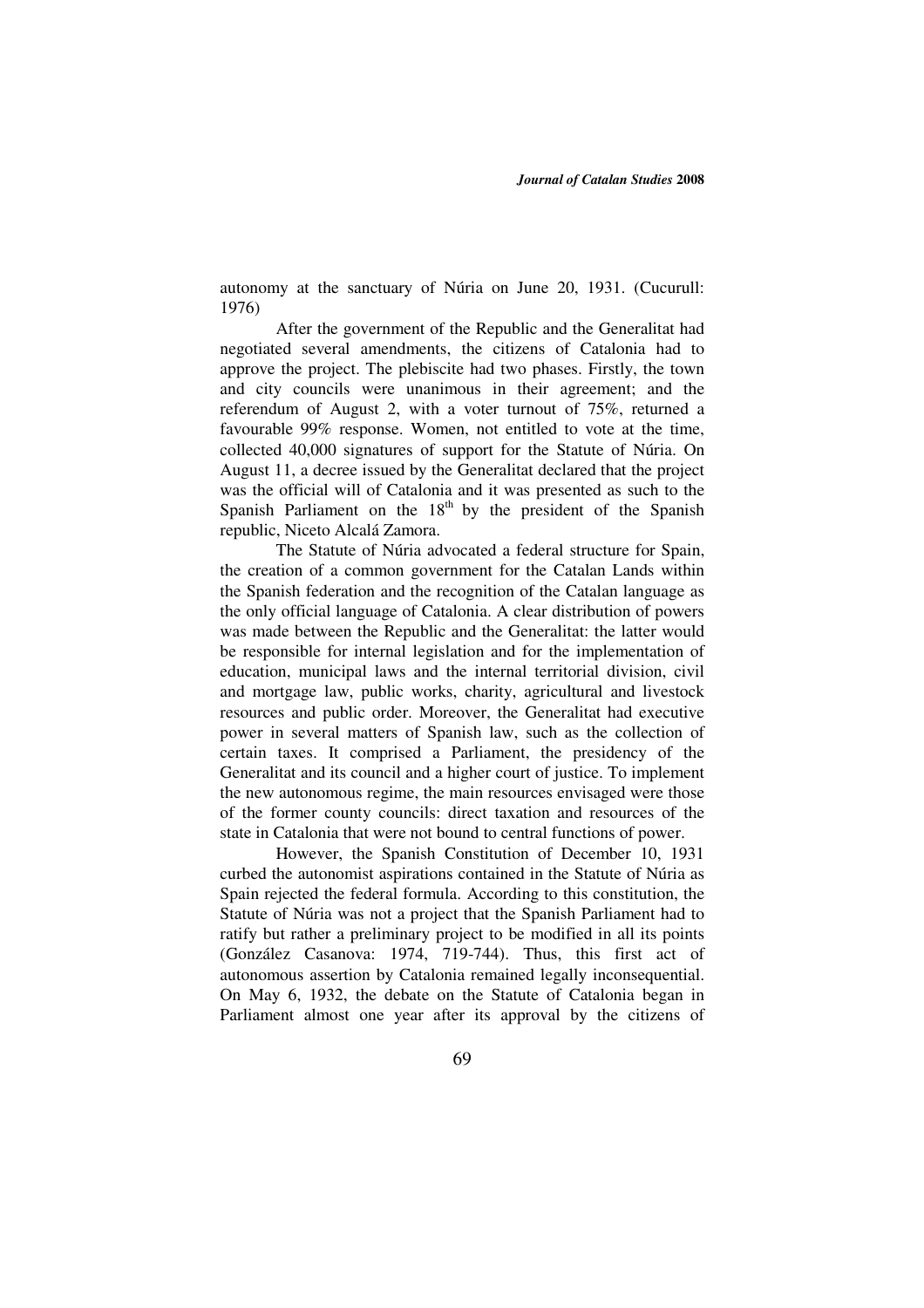Catalonia. In an atmosphere of suspicion and overt hostility, the Republican members of Parliament transformed the initial project through a long bargaining process during which concessions were made to the most conservative and centralist groups. The skill of Alcalá Zamora and Manuel Azaña's eloquence were not enough to win the Republicans over to the Statute, whereas the Socialists tried to make sure that Catalan autonomy would not hamper their policy of state. The failed coup d'état by General Sanjurjo (August 1932) against what he regarded as a dismemberment of Spain, momentarily united the Republican members of Parliament, and the Spanish Parliament approved a modified Statute of Catalonia on September 9.

### **The institutionalization of autonomy**

The new Statute of Autonomy defined Catalonia as an autonomous region within the Spanish State and

- made bilingualism official
- reduced Catalan legislative power, as well as the implementation of several matters called for by the Statute of Núria
- provided for the appointment of state delegates to supervise implementation by the Generalitat
- rejected Catalonia's exclusive powers in education
- created a mixed security commission for public order
- declared the right of unilateral intervention by central government
- introduced other limitations on the autonomous regime, such as replacing an equal representation court to solve conflicts between the central government and the Catalan Generalitat by a court of constitutional guarantees of the Spanish State. (González Casanova: 1974, 706-754)

In short, the rejection of the federalist Statute of Núria led clearly to regional dependence. Despite this downgrading of the statute, Catalan politicians at the time regarded it as a historic conquest and a re-establishment of Catalonia's self-government. Theoretically, the statute paved the way for progressive legislation and for the re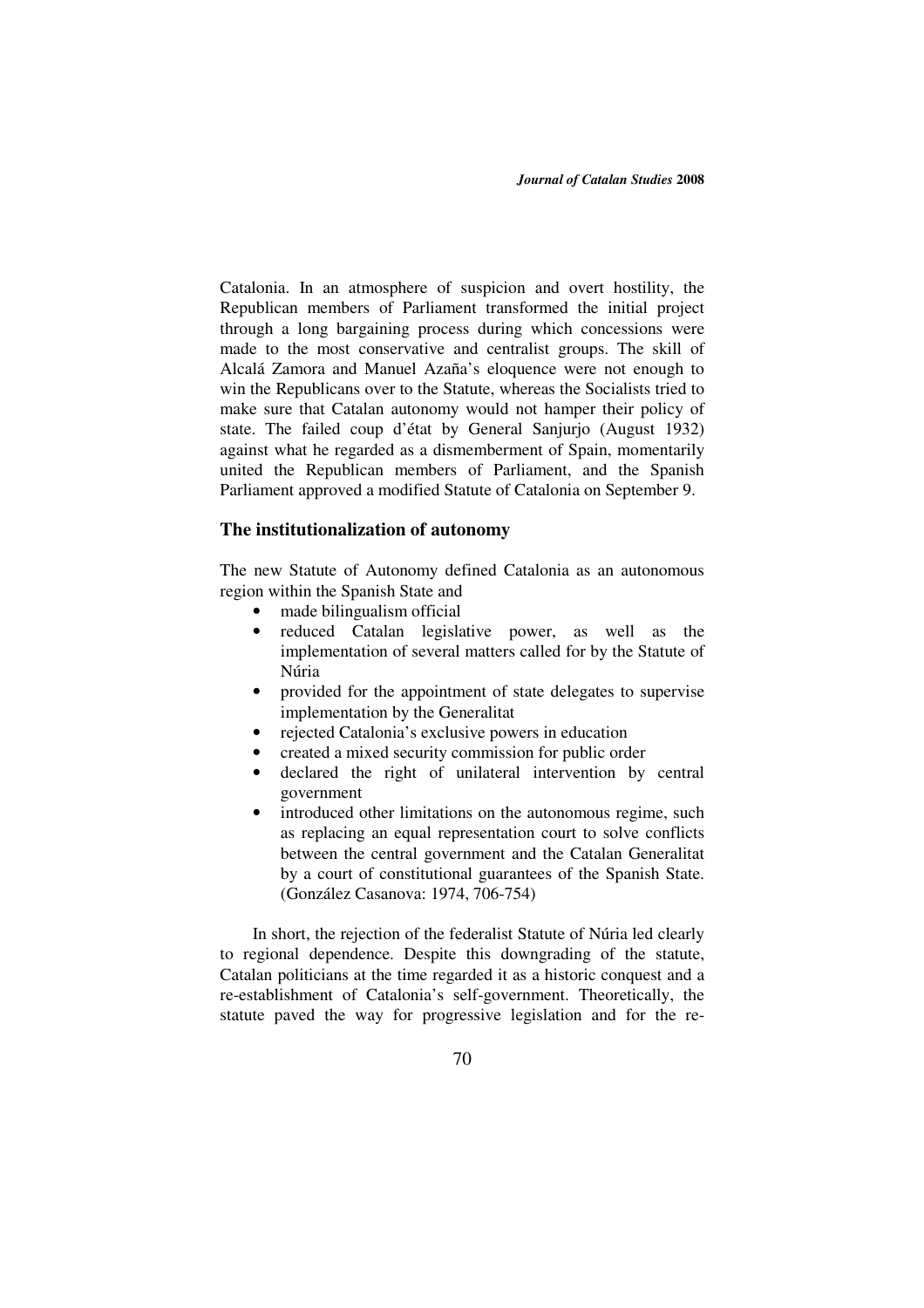emergence and development of Catalan culture. Nevertheless, it was always looked upon as being below the federal ideal and below full autonomy. In practice, other limitations were gradually to affect the Statute, such as the slow transfer of services, $2$  the declaration of unconstitutionality of the first major law of social reform (the Law of Contracts of Cultivation) and the partial suspension of the Statute between October 6, 1934 and the victory of the Popular Front in February 1936.

The institutionalization of self-government in Catalonia was therefore represented by the Generalitat de Catalunya which comprised a Parliament, the President and the Executive Council or Government. As stated above, the Generalitat was recognized by the provisional government of the Republic on April 21, 1931, and relations between both institutions were determined by the decree of May 9, 1931. By its decree of April 28, 1931 the Generalitat established its constitution, provisional council, a regional assembly known as the Provisional Regional Council of the Generalitat -, and commissioners from the provinces of Girona, Lleida and Tarragona, jointly approved the statute. Following the approval of the Statute of Catalonia (September 1932), which defined the functions of the Generalitat, the Domestic Statute was approved on May 26, 1933 by the Catalan Parliament. (González Casanova: 1974, 790-802) According to these texts, the Generalitat was formed by, in the first place, the President, who was elected by Parliament and who had a two-fold role as principal authority of Catalonia and representative of the central state in Catalonia. Thus, he had executive functions for which he was answerable to Parliament which could withdraw its confidence. The Generalitat also comprised the Parliament of Catalonia, elected by universal suffrage. Finally, it included the executive council of the Generalitat, comprised by the President and

<sup>&</sup>lt;sup>2</sup> On November 21, 1932 a Mixed Commission of the Statute of Catalonia was established, with six voting members appointed by the Spanish government and six by the Generalitat, to make the inventory of the goods and the rights of the Spanish State which were transferred to the Generalitat, and to adapt the services that were ceded on to the latter. This commission lasted until 1939.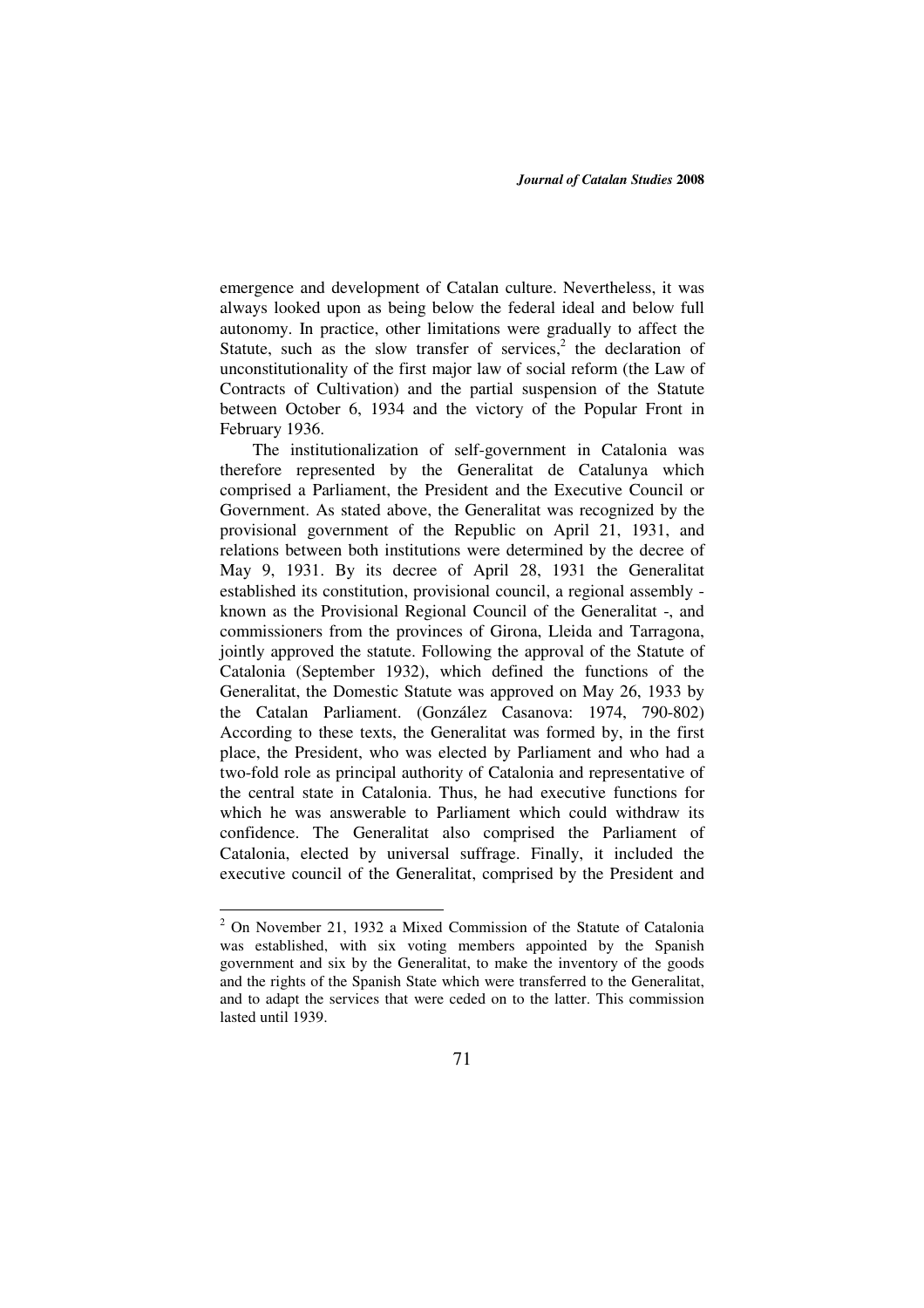the ministers in charge of the autonomous ministries (known, as of 1936, as Departments) of Justice, Law, Culture, Finance, Defence, Health and Social Assistance, Economy, Public Works, Agriculture, etc).

Another autonomous organism was the Court of Appeal, comprising a president and twelve magistrates, and also there was the Council of Security of Catalonia which dealt with for matters of public order and co-ordinated the action of the Spanish State and the Generalitat. While the cost of the transfer of services from the State to the Generalitat was being studied, the latter's resources were limited to 73 million pesetas (collected through the transfer of certain contributions and share in the State's reserve from taxation), whereas the cost of the services transferred totalled 83 million pesetas.

Parliament was the legislative branch of the Generalitat de Catalunya. The first elections of members of Parliament - the only ones that were actually held, as the initial five-year term overlapped with the Civil War - took place on November 20, 1932. There were 85 seats: 61 were won by Esquerra Republicana de Catalunya, 16 by the Lliga Regionalista, 5 by Unió Socialista, 1 by Acció Catalana and 1 by Unió Democràtica. The most important aspect of this Parliament legislative function, greatly conditioned by its short-lived existence and the slow transfer of services, was the drafting of organic texts, particularly the Domestic Statute and the municipal law.

The function of its political control was affected by the parliamentary majority of Esquerra Republicana, which supported the legislative initiative of the Executive Council of the Generalitat (94% of the 133 bills examined by Parliament were approved). The main issues addressed by Parliament pertained to local life, budgets and justice; and, although without legislative capacity, it tackled issues related to the transfer of services, labour and social affairs. It held a total of 259 sessions, the first on December 6, 1932, and the last on October 1, 1938. It had stopped meeting between October 1934 and February 1936 while the Statute had been unconstitutionally suspended. Moreover, only five sessions were held during the war. The structure, organization, and operation of Parliament were largely defined by the Constituent Assembly of the Spanish Republic, and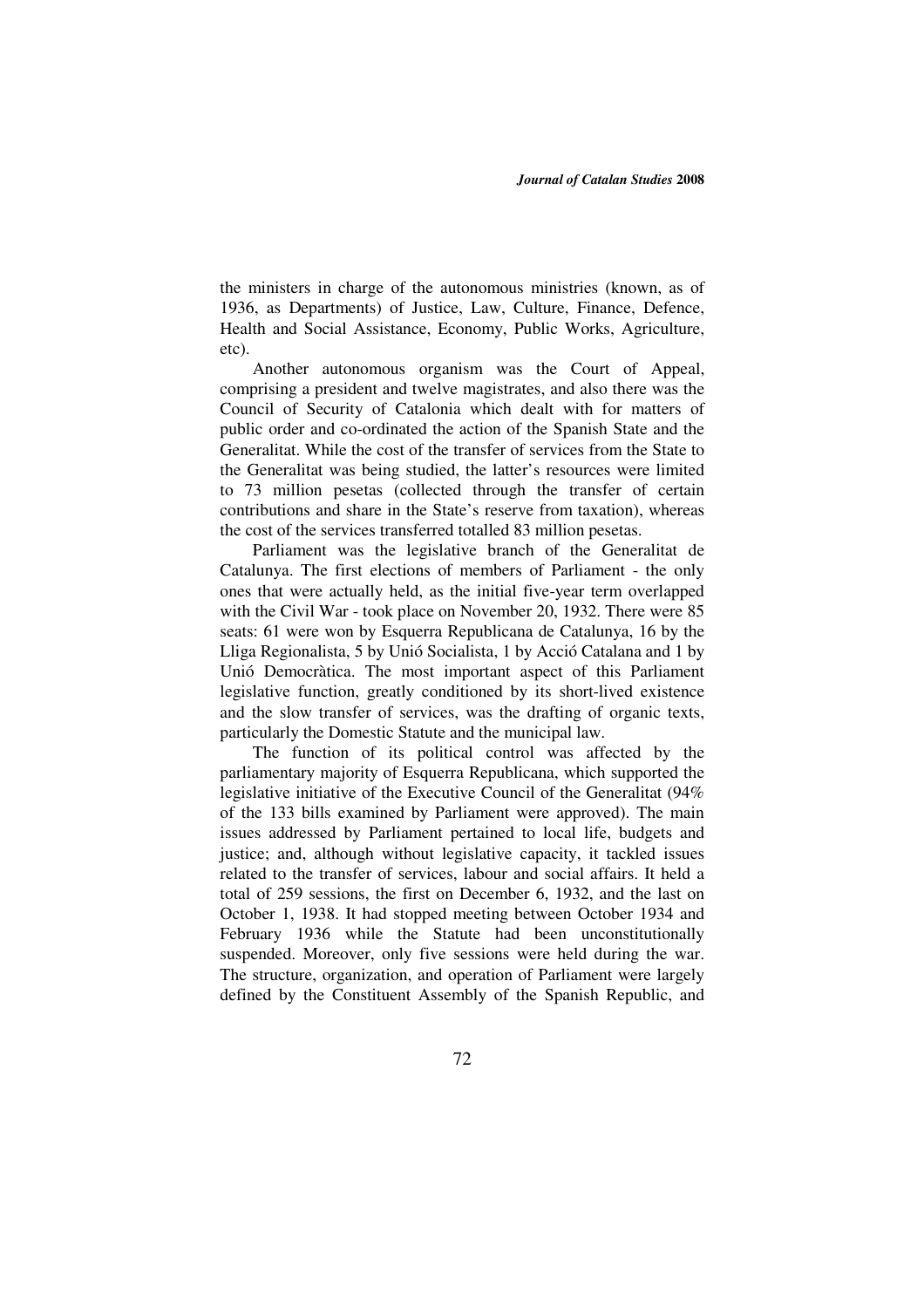were similar to those of the contemporary parliaments of liberal democracies.

## **The events of October 1934 and the outbreak of the Civil War**

The conservative about-turn of the Spanish electorate around November 1933, and the access to the central power by a right wing party hostile to Catalan autonomy, placed the left-wing government of the Generalitat in a difficult situation, opening up a latent conflict between both powers. At the same time, in Catalonia the working masses had given up their initial hopes in the new regime and the anarchists had made several attempts at insurrection at a time when the worldwide economic crisis was deepening. The passing of the Law of Contracts for Cultivation by the Parliament of Catalonia, which improved the lot of agricultural workers, triggered opposition from the right wing, headed by the Lliga Catalana (former Lliga Regionalista), and provoked a confrontation with the government of the Republic which resulted in the Tribunal of Constitutional Guarantees trying to curtail Catalonia's autonomy.

The crisis was further complicated by the strength that the Estat Català separatist sector had attained within Esquerra and by the pressure brought to bear on the Generalitat de Catalunya by the Aliança Obrera [*Worker's Alliance*]. This conflict came to a head in the proclamation of a Catalan state made by President Companys on October 6, 1934. However, this institutional revolt must be seen as a step back in the objectives pursued thus far since Companys reneged on one of the outstanding precepts of his political work: the vertebration of the Catalan left into sovereign parties with a line of action based primarily on the Catalan political ethos. Moreover, the revolt of October 6 in Barcelona, coinciding with the socialist insurrection in Asturias, was primarily the result of pacts between parties of the Catalan and Spanish Left rather than any initiative inspired by Josep Dencàs and other home-grown Estat Català radicals, as is often asserted.

In this way, Companys suffered the backlash of an irresponsible Spanish Left that had never reconciled itself with the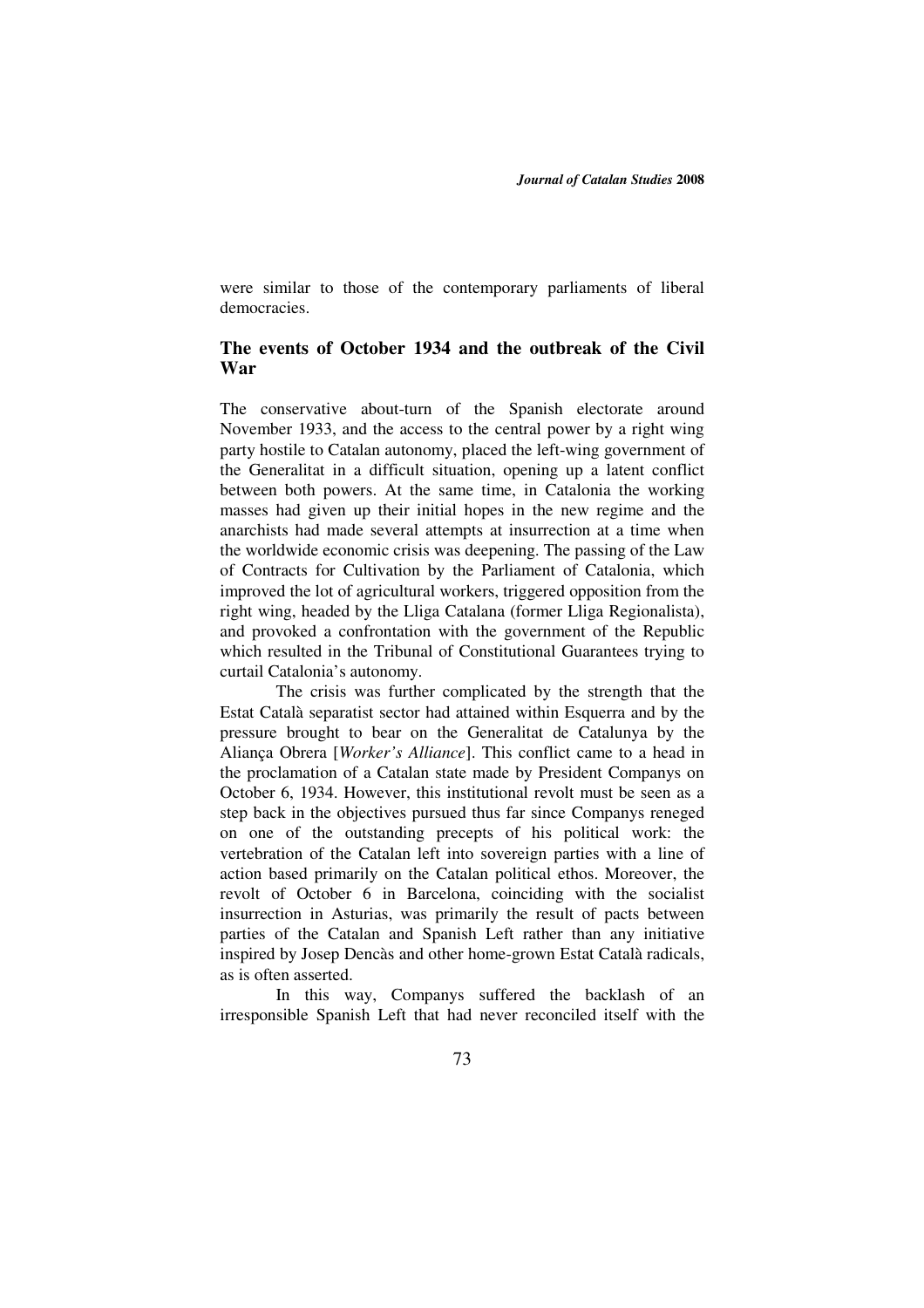electoral victory of the Right. One finds oneself obliged to question exactly what could justify the revolt of the Government of the Generalitat precisely when power was in the hands of its own party, the ERC? The answer is clearly nothing, barring the agreements that the Catalan ministers Lluhí i Vallescà and Joan Comorera had reached with Azaña, Prieto and other left-wing leaders: agreements which president Companys honoured as if they were his own. The Catalan institutional revolt in 1934 was therefore the consequence of agreements made state-wide between politicians, and this is surely why the Catalan people en masse did not get involved as the adventure neither responded to the situation objectively nor served any immediate social needs.

Nevertheless, the heavy-handed repression following the attempted coup, the suspension of the Statute of Autonomy and the implementation of what can only be termed a caricature of autonomy governed by the right wing facilitated a rapprochement between Republican and proletarian left-wing parties, giving rise to the victory of the Front d'Esquerres de Catalunya [Catalan Popular Front] in February 1936. Catalan institutions were re-established and the path of bourgeois reform undertaken anew, leading to a short-lived period of social and political peace (what has been referred to as the «oasis of Catalonia»), which was jolted from its idyll by the military uprising of July  $19<sup>th</sup>$  and the start of the Civil War.

However, in Catalonia, the military uprising and the revolutionary response sparked radical changes in the power relations between the central administration and autonomous government. The first consequence of the new state of affairs was that the Generalitat overstepped the framework of the Statute of Autonomy since it took on a series of functions which, according to the Statute and the Constitution, were exclusively state powers. The new revolutionary climate, as Rafael Tasis wrote in 1937, «has given Catalonia a breadth of powers which outstrip the strict limits of the autonomy established by the Statute of 1932. It has been afforded functions and sovereignty of the State in many matters, such as national defence, hitherto outside its sphere of jurisdiction. The far-reaching economic and social transformation of the country is being accompanied by a re-structuring of state functions, imposed by changing circumstances from one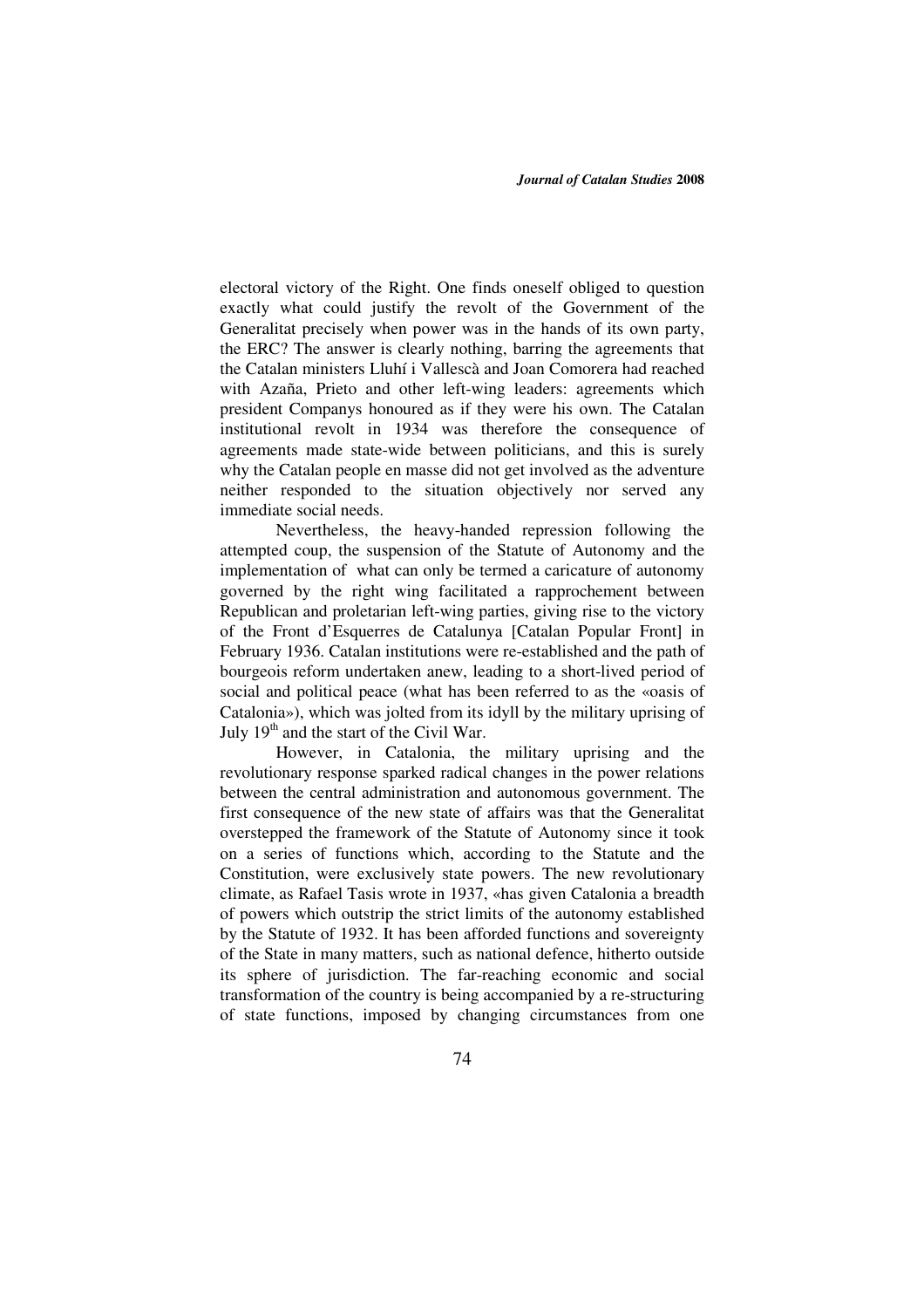moment to the next. The Generalitat has had to take charge of state services, which must be attended to directly» (Tasis Marca: 1937, 23). Josep Tarradellas, one of the strong men of ERC, was of the same opinion. However, he made it clear that the aim was not separation from Spain:

Once again Catalonia has given support to its freedoms which for us are not established by a Statute or a Constitution [...], but together with this sincere and loyal attitude, I am sure that Catalonia would also like its political and social ideals to spread throughout Spain so that, on the day of victory, we may all come together in that broad and humane federal Republic which Catalans have always longed for (Tarradellas: 1937).

This new legal framework was arranged around three major concepts: a) defence against the enemy without and maintenance of public order within; b) structuring of a new economy and c) to make the Generalitat the only political power in Catalonia. On July 19, it was evident that the CNT had become the most important force in Catalonia although the police forces of the Generalitat, headed by Escofet, Guarner and Vidal i Jover, participated actively in the defence of the Republic. Also clear was the fact that the Civil Guard had been won over to legality by the Minister of Governance, Josep M. España.

It should thus come as no surprise that the CNT had to address the dilemma, as its leader Joan García Oliver later acknowledged, of implementing «libertarian communism, which is the same as anarchist dictatorship; or democracy, which means collaboration» (García Oliver: 1978). This was the scenario in which the interview between President Companys and a delegation of the CNT was held on July 20, 1936, at which time it was agreed that Companys would continue to be the President of the Generalitat in exchange for the creation of the Central Committee of Antifascist Militia (CCMA), which would oversee in the creation of fighting columns and rearguard patrols and would also take charge of provisioning (Peirats: 1971). Thus, the CCMA was set up on July 21 with the participation of three representatives from ERC, one from the UR, three from the CNT, two from the FAI, one from Acció Catalana Republicana, three from the UGT, one from the POUM and another from the PSUC, after this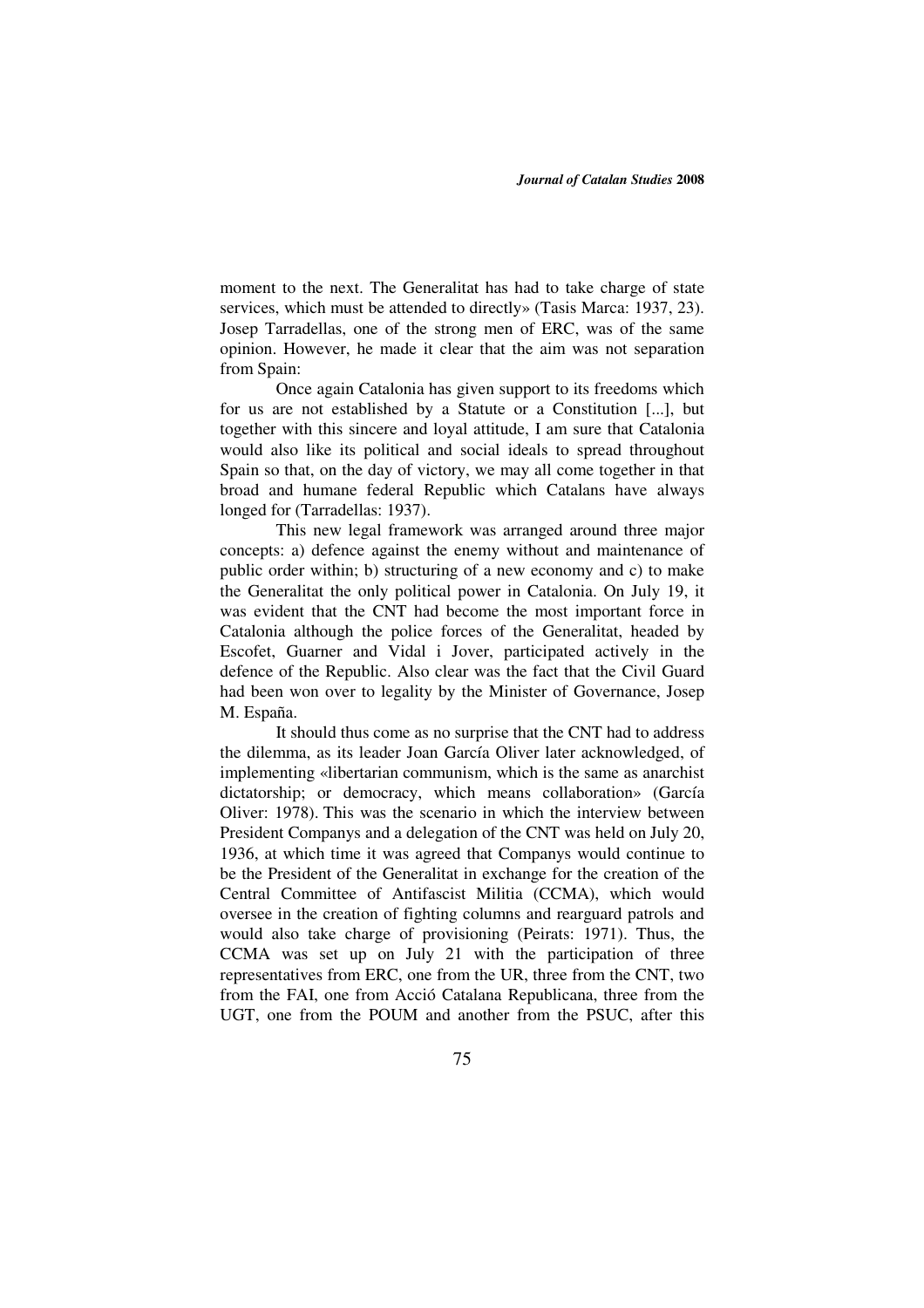party was constituted on the  $22<sup>nd</sup>$  of that month. This duality of power remained more or less in place until the end of 1936, and in certain regards until the events of May 1937. However, what is most significant is that the limits of the Statute were overstepped with the CCMA, as can be seen in the legislation pertaining to defence and public order,<sup>3</sup> the Generalitat's intervention in the Bank of Spain in Barcelona (August 27), the creation of the War Industries Commission on August 7, and four days later at the instigation of the CNT, of the Council of Economy of Catalonia, whose role was to coordinate the collectivised economy.

It was this organism that produced the Socialist Plan for Transformation of the Country, $4$  which was accepted by the new

<u>.</u>

 $3$  Decree of the Presidency of the Generalitat of July 21, 1936, which created the Citizens' Militia of Catalonia; decree of the government of the Republic of August 17, 1936, which transferred services which, according to article 8 of the Statute were reserved to the State: border policy, immigration, emigration, foreign citizens, system of extradition and expulsion and other security-specific matters, regardless of whether they were extraregional or supraregional; the creation, on September 27, 1936, of the Domestic Safety Board recognizing the control patrols as elements of public order, besides stipulating that every citizen of military age was to possess an ID card. Similarly, on September 29, a Technical Section or General Staff was created to coordinate the front, and which reported to the Department of Defence, albeit subordinated to the Standing Council of War, with the participation of Sandino, Tarradellas, Fàbregas, Comorera and Nin. By virtue of the decree of October 21, 1936, of the presidency of the Government of the Republic, all public services were transferred «even suppressing, insofar as may be necessary, the action of the State during the present circumstances». By virtue of the decree of the Generalitat of November 21, 1936, when the Nationalists attacked Madrid, the army of Catalonia was created.

<sup>4</sup> The Socialist Plan for Transformation of the Country established: 1) Production was adjusted to suit the needs of consumption; 2) Monopoly of foreign trade; 3) Collectivization of the major agrarian properties and obligatory trade union membership of rural workers; 4) Partial devaluation of urban property by means of taxes and rent reductions; 5) Collectivization of the major industries, public services and community transport; 6) Confiscation and collectivization of abandoned companies; 7) Extension of the cooperative system of products; 8) Open trade union control in private companies; 9) Open control in banking operations until banking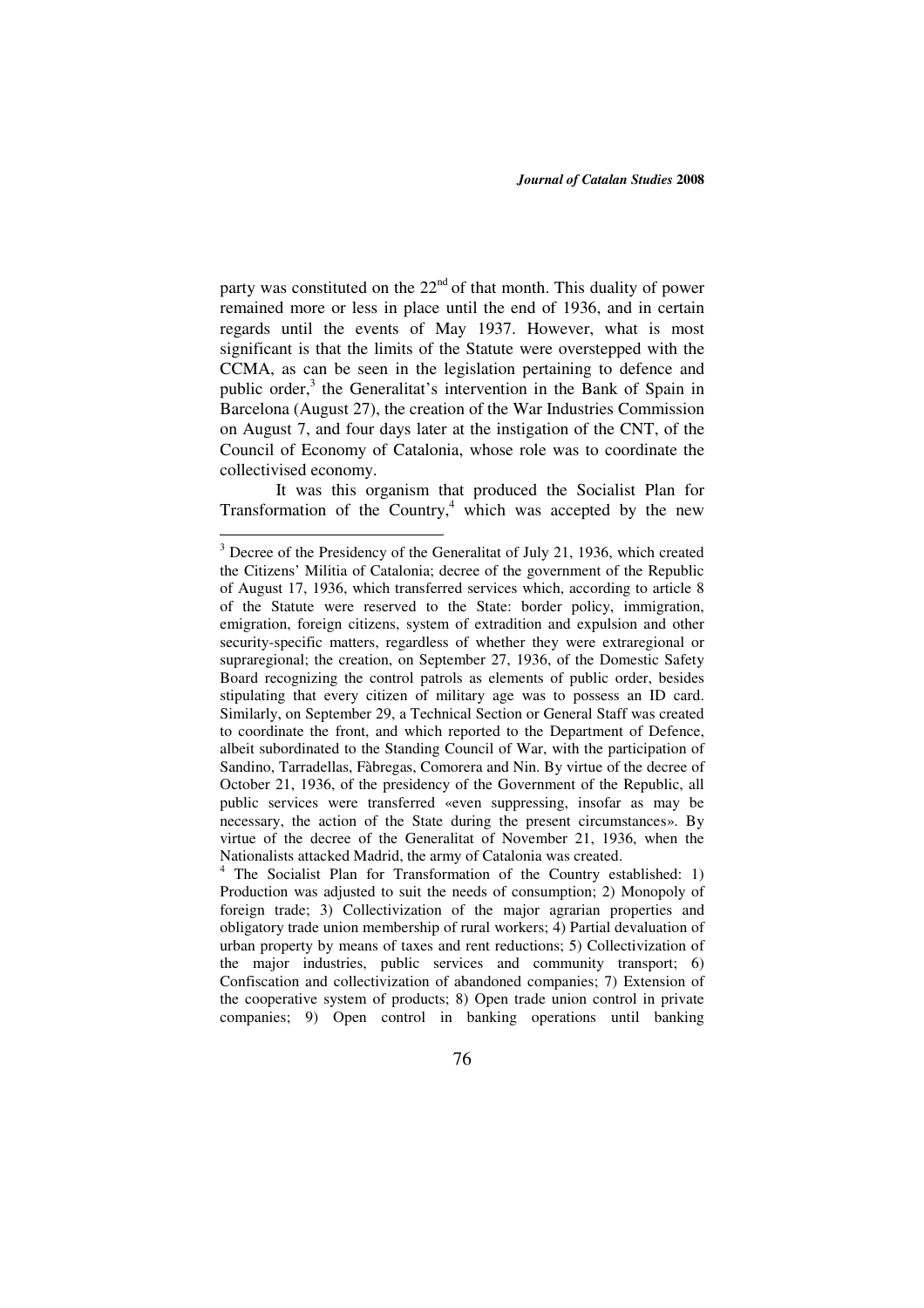popular unity government of the Generalitat on September 26, 1936. Moreover, on October 15 the Board of Foreign Trade of Catalonia was created, making it possible to open a branch of the Office of Foreign Trade of the Generalitat in Geneva on the 22<sup>nd</sup> of that month, and to establish the countermark of Catalonia. The economic policy of the Generalitat was defined in the so-called decrees of s'Agaró and the Tarradellas Plan of January 8, 9 and 12 of 1937. This Plan contained 58 provisions, which implemented a municipal, banking and credit redistribution, set up a taxation system for Catalonia and created several savings banks. (Arias Velasco: 1977, 225-226)

It is very important to note that the Generalitat awarded itself powers to legislate on workers' conquests until it was possible to render what José A. González Casanova called «legal sovereignty» compatible with the «real sovereignty» imposed by the popular revolution. (1974: 410) This obvious from the decree of August 28, 1936, signed by Lluís Companys, which stated:

At this moment in time, the work of government must ensure a unity of thought that encompasses the economic and social feelings of the proletariat of Catalonia. Thus, at the proposal of the President of the Government, and in agreement with the Council, »I Decree:

1

»Only the legal provisions published in the *Diari Oficial de la Generalitat de Catalunya* [*Official Gazette of the Autonomous Government of Catalonia*] will be enforceable in the territory of Catalonia.»

This decree was extended through the order of September 4, 1936, repealing the order of July 29, 1935, which had entrusted the departments of the Generalitat with the publication of laws and regulations dictated by the government of the Republic. Therefore, with these provisions, the Generalitat became momentarily the sole

nationalization was realized; 10) Rapid absorption of the unemployed and 11) Suppression of indirect taxes and the establishment of a single tax (Bricall: 1970, 262).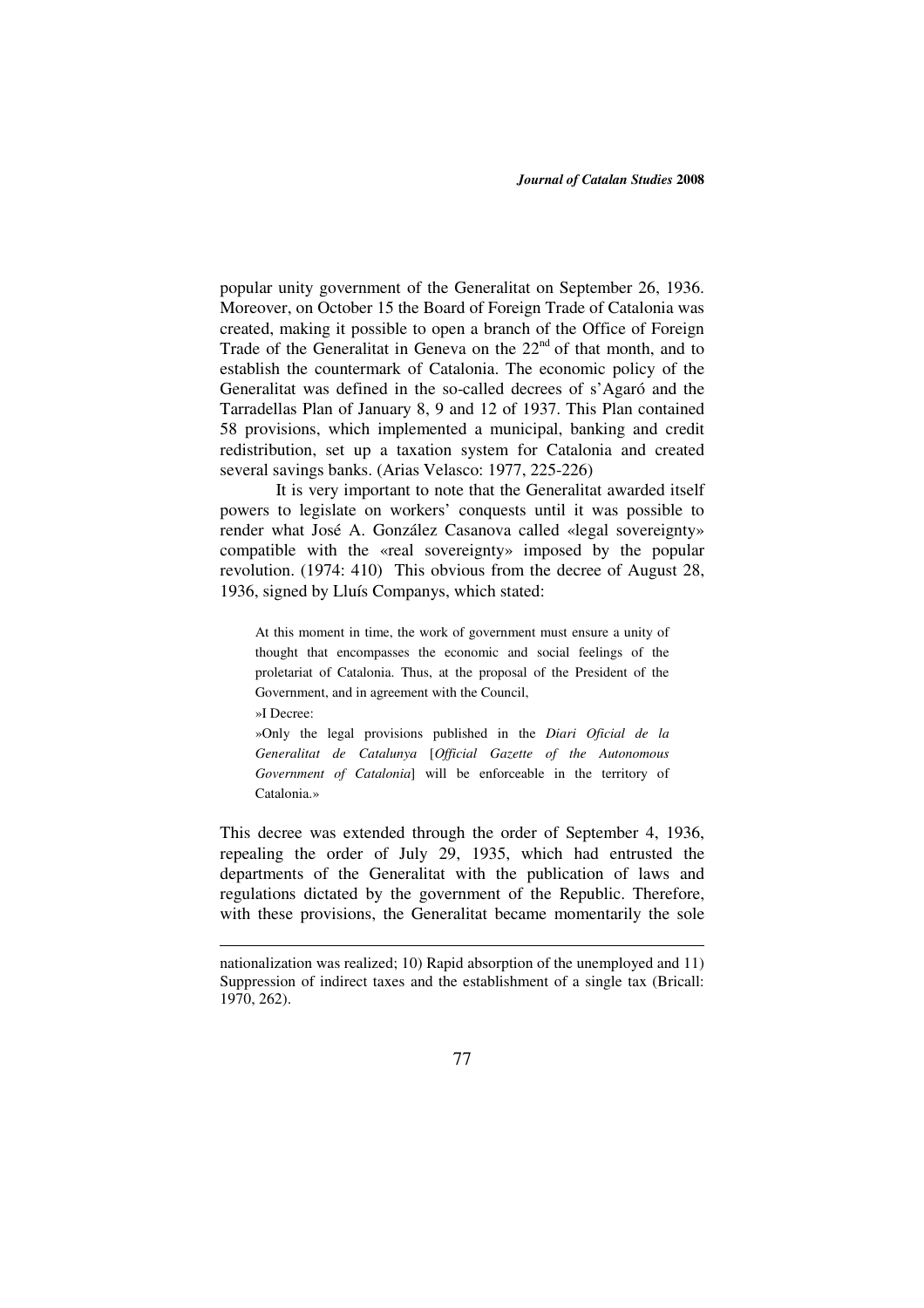government of Catalonia. However, it is also true that during the first few months of the war an unstable equilibrium prevailed in Catalonia between the CNT-FAI-POUM block on the one hand and the ERC-ACR-PSUC group on the other. The instability was further compounded by the tension between the autonomous government and the government of the Republic.

Relations between Catalan political forces were marked, at least between July and September 1936, by the clear predominance of the CNT which reigned in the streets, but also by the anarchist tradeunion's decision to «institutionalise» their revolutionary conquests through the Generalitat. The CNT found an ally in President Companys who, in exchange for preserving formal authority, let them do as they wished. This alliance was prompted by the shared disappointment in the central government's refusal to give credits to Catalonia to meet the needs caused by the war and the collectivisation of its industry. It was this sense of abuse by central government that lead the CNT, at the plenary meeting of its Catalan local and district federations held on September 24, 1936, to accept the organisation's incorporation into the government of the Generalitat. This decision took place two months before the CNT agreed to enter the Madrid government presided by Largo Caballero. (Abad de Santillán: 1940) The intervention of Joan P. Fàbregas, the CNT delegate in the Ministry of Economy, denouncing the lack of economic aid to Catalonia from the Republican authorities, proved decisive in leading the anarchist trade unionist to abandon the CCMA and join the autonomous government. The truth is that the confrontation between Barcelona and Madrid became more heated as time went on. Azaña's views, published at the end of the war, are a good example of this:

The Generalidad's actions are insurrectionist. While they say in private that issues of Catalanism have been relegated to second place, and that now nobody intends to take Catalanism to the extreme, the Generalidad is assaulting the State's services and sequestering its functions, the ultimate aim being a *de facto* separation. It legislates where it has no power; it administers that which does not belong to it. In many of its assaults against the State it uses the FAI as its shield. It takes over the Bank of Spain to prevent the FAI from doing it. It takes over the customs, the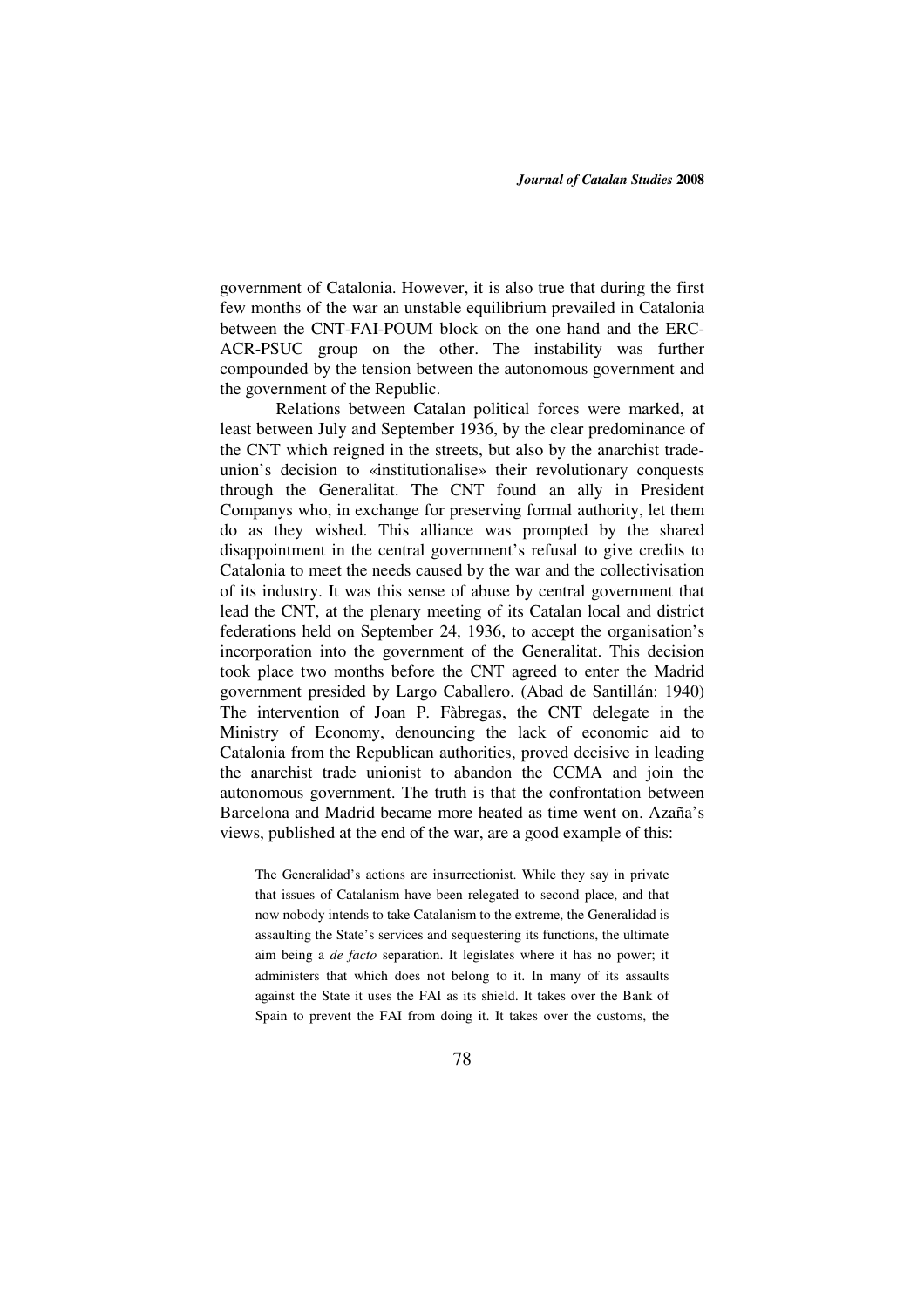border police, the direction of the war in Catalonia, etc. Availing itself of the miserable pretext of preventing the trade unions from stripping the State, it complains that the State does not help it and it falls prisoner of the trade unions. The government of Catalonia exists in name only. The trade union representatives in the government mean little or nothing; their comrades do not obey the government and they do not keep the agreements laboriously reached in council. The decree for the collectivisation of industry was an act of political chicanery in exchange for trade union acceptance of the decrees of mobilisation and militarization. The decree was fulfilled but the others were not. When the Government of the Generalidad issued fifty-eight decrees at once, each one of them a legal transgression, none were observed because the trade unions did not like them. We thus enjoy the double gain of the Generalidad interfering in affairs that do not concern it and anarchic disobedience. The repercussions of the war are now visible. A rich, populous and hard-working country with industrial power is now gagged for military action. While others fight and die, Catalonia talks politics [...] Eight months into the war, Catalonia has failed to organise a useful force, after opposing the organisation and control of any such force by the Government of the Republic. Now, when everyone is crying out for an army, the advantages of having burnt the mobilisation records, of having made bonfires with equipment and saddles, of allowing the FAI to take over barracks and scare off recruits will be reaped. The newspapers, and even the men of the Generalidad, talk daily about the revolution and winning the war. They talk about the participation of Catalonia as a nation rather than a province. As a neutral nation. They talk of the war in Iberia. Iberia? What does that mean? A former country in the Caucasus? [...] since the war is being fought in Iberia, things can be taken calmly. At this rate, if we win, the State will end up owing money to Catalonia. Catalan affairs during the Republic, more than any others, have aroused the military's hostility towards the regime. The pest of anarchy emerged from Catalonia during the war. Catalonia has detracted enormously from the resistance against the rebels and the military thrust of the Republic. (Azaña: 1939,101-104.)

The complaints of the president of the Spanish Republic are harsh, as harsh as those that might be levelled by the Generalitat against the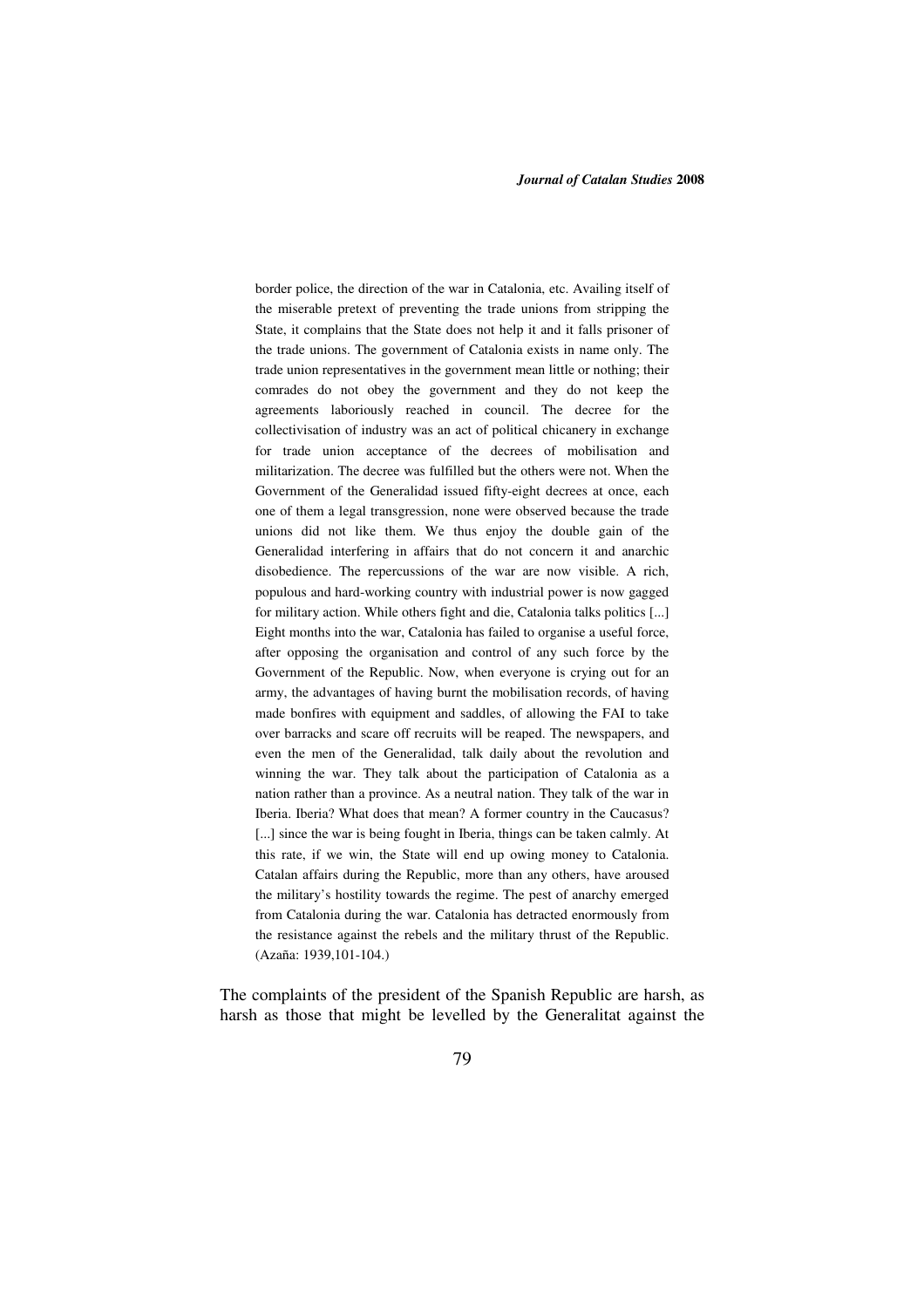government of the Republic. However, the fact is that the trade unionisation of Catalan politics is irrefutable; as is the antagonism between autonomous government and State for control of the situation in Catalonia.<sup>5</sup>

In the first year of the war, then, the struggle for hegemony was intense, spawning a scenario of tension between State and Generalitat which was predicated on the differing strategies on war and revolution. The conflict came to a head, of course, in the outbreak of violence and unrest in May 1937.<sup>6</sup>

<u>.</u>

<sup>&</sup>lt;sup>5</sup> There are many examples of this tension. For example, the discussion in September 1936 on the relocation of munitions manufacturing equipment from Toledo to Barcelona which did not take place and which eventually fell into the hands of the nationalist army. The demand by the first government of Largo Caballero for Catalan expeditionary troops in Majorca to withdraw from the island and return to Barcelona. The prohibition by the Council of Ministers on April 5, 1937 to send reserves of salt to Catalonia. The decree on militarization of March 1937 to disarm the workers militia. The creation, on April 29, 1937 of the Board of Regulation of Foreign Trade, reporting to the Ministry of Trade, which heralded the beginning of state intervention in the Catalan economy. The decree of May 4 by virtue of which the government of the Republic reassumed the functions of the department of Defence of the Generalitat and transferred them to the organic Division of Catalonia led by general Pozas

<sup>&</sup>lt;sup>6</sup> In Catalonia, the struggle for hegemony was very complex. The permanent rift between CNT-FAI-POUM and ERC-ACR-PSUC and the difficulties between the governments of Barcelona and Madrid went hand in hand. In the end, as has often been said, this rift mirrored the confrontation between two strategies. On the one hand, the strategy advocated by those in favour of the revolution which meant defending revolutionary conquests at any cost and, on the other, that of the moderates who wanted to focus on wining the war. The second strategy entailed increasing links with the State, particularly in the military aspect, without belittling the autonomous institutions. ERC maintained an ambiguous position, since it sought to consolidate autonomy without cutting itself off from the general interest but, at the same time, it was bound by the support it received from the CNT. (Peirats: *1971*, 206; COMORERA: 1937)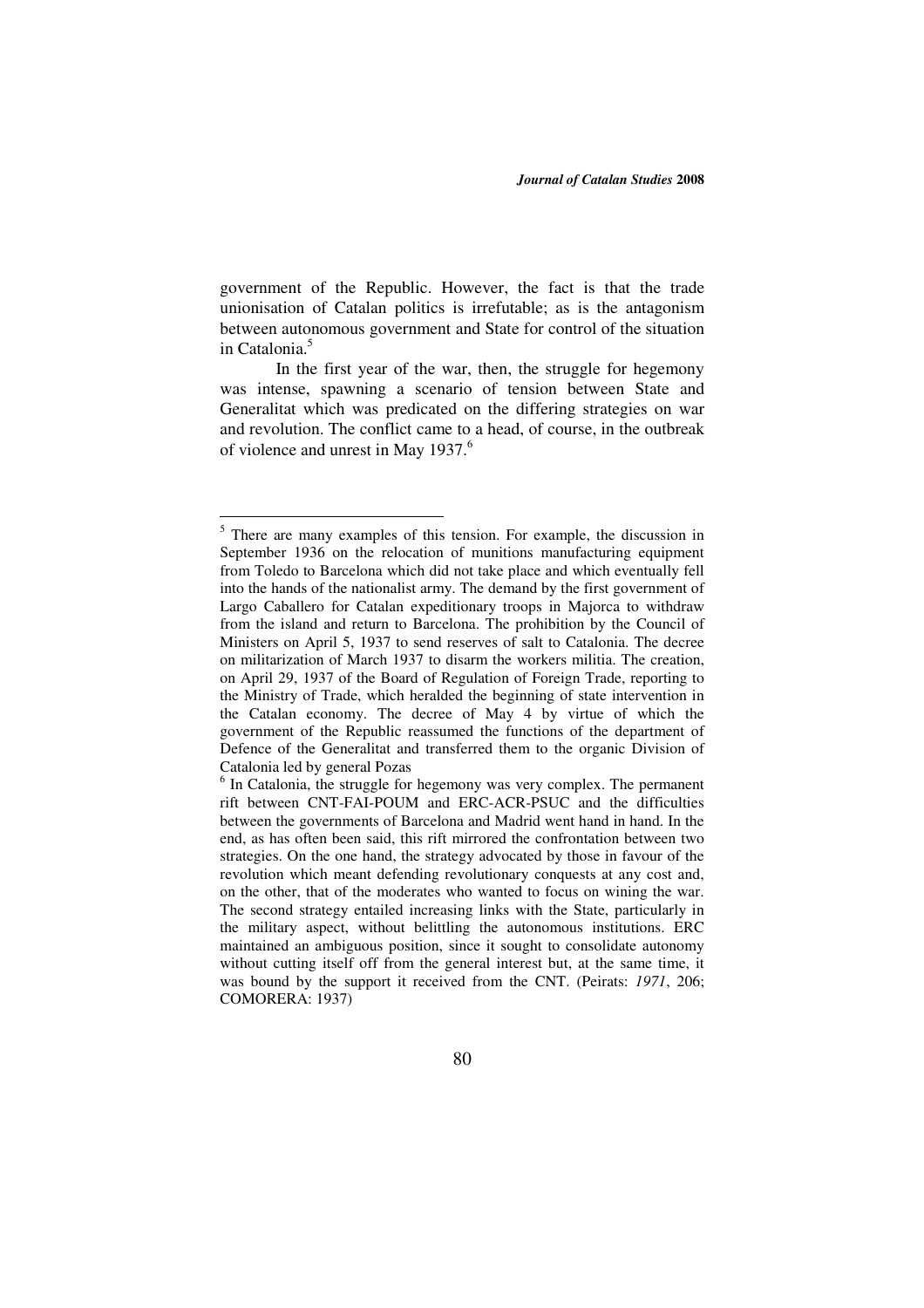### **The events of May 1937 and the decadence of autonomy**

Between September 1936 and May 1937, the tension between the State and the Generalitat increased substantially, as did the tensions among the Catalan political forces. The dilemma between war and revolution was becoming increasingly unbearable and was expressed in the discussion on whether or not there was a need for a unified army, an idea staunchly defended by the communists in the attempts to curb the revolution. It was evident that these contradictory strategies would lead Catalonia to a major internal confrontation, which is what actually happened in May 1937. (Bonamusa:1977; Cruells: 1970; Semprún-Maura: 1975) The bloody explosion at streetlevel of the differences between the two strategies was resolved with the dissolution of the POUM and the persecution of its leaders, the subjection of the CNT and the predominance of the PCE-PSUC which led to the resignation of Prime Minister Largo Caballero and the establishment of the first Negrín government.

The new government, based on the alliance between the Socialists Juan Negrín and Indalecio Prieto and the Communists, with the exclusion of trade union representatives, engaged in re-forging pre-war political alliances. As far as Catalonia was concerned, the new Republican government strove to limit - and even undermine - the revolutionary impetus, which the new government of the Generalitat, constituted on June 29, would deflate even further:

At last the Popular Front — said the UGT. The new government of Catalonia, based on the Popular Front, has been formed in view of the demands of the CNT and is prepared to collaborate loyally with the Republic. To this end, the whole of Catalonia has shown its satisfaction with a government that is a true reflection of the spirit of the masses, [formed] in order to win the war and bring about the popular revolution. (*Vertical*, 30-VI-1937)<sup>7</sup>

 $7$  Ángel Pestaña, former anarchist trade unionist and leader of the Partit Sindicalista, made the following observation: «We have made our movement hated by sacrificing many liberal men who had fought, throughout their life, against reaction. Revolution, which can bring out what is most noble in man,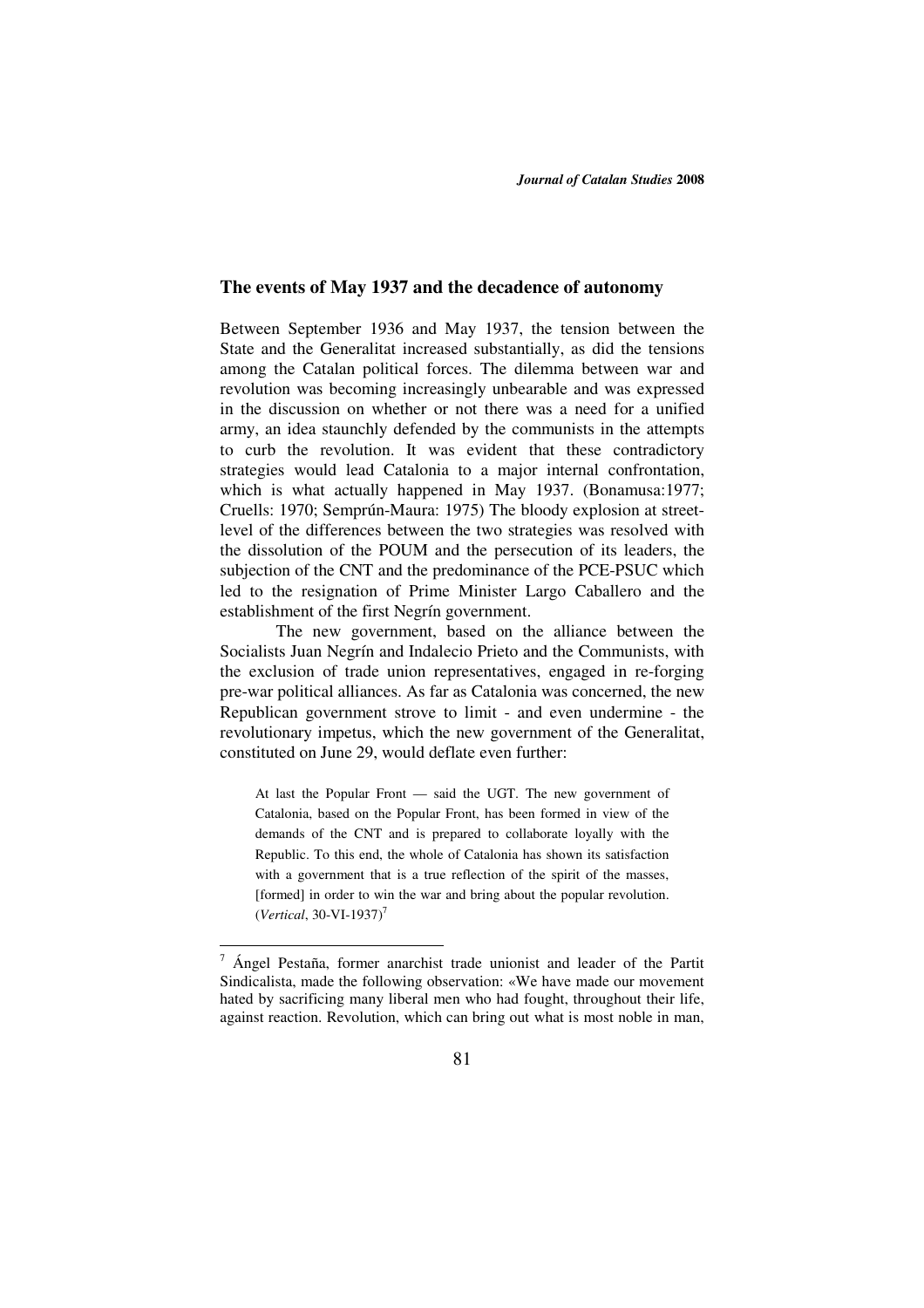The slow but relentless backslide continued with the relocation of the government of the Republic from Valencia to Barcelona on October 31, 1937.

The PSUC, whose hegemony coincided with the CNT's removal from the centres of power (Generalitat, government of Madrid and the dissolution of the Council of Aragon), advocated the further centralisation of the war economy while defending the autonomy of Catalonia on the basis of the legal statute of 1932. The result of this shift in the correlation of forces was the progressive recovery of state intervention in Catalan affairs. Besides the aforementioned decrees, through which the State had recovered the powers of defence and internal law and order, centralisation was consummated on May 20, 1937 with the reshuffle of Catalan military defence and the creation of the Army of the East, commanded by General Pozas. An order of the central government of July 24, 1937, which created a Mixed Government-Generalitat Commission to coordinate legal reform, the creation of the Military Information Service (SIM), the dissolution of the War Industries Commission on January 23, 1938, or the suppression, on January 6, 1938 of the Provisioning department of the Generalitat in favour of a National Supplies Commission, were some of the decisions taken by the government of the Republic to recover the ground it had lost in Catalonia in the early years of the war.

Although the government of the Republic was initially welcome on its arrival in Barcelona, the relations between this institution and the Generalitat deteriorated very rapidly to the extent that, following the demise of Prieto, whom the Communists blamed for the fall of the city of Teruel and the advance of the Francoist army towards Catalonia, the new Negrín government encountered opposition from the Generalitat as well as the CNT. Nevertheless, President Companys, supported only by his party (ERC) and the PSUC, issued decree on June 16, 1938, repealing the decree of August 28, 1936, which had established the full sovereignty of Catalonia. The

also accentuates that which is most repugnant and cruel in us». (*Hora sindicalista*, 30-V-1937.)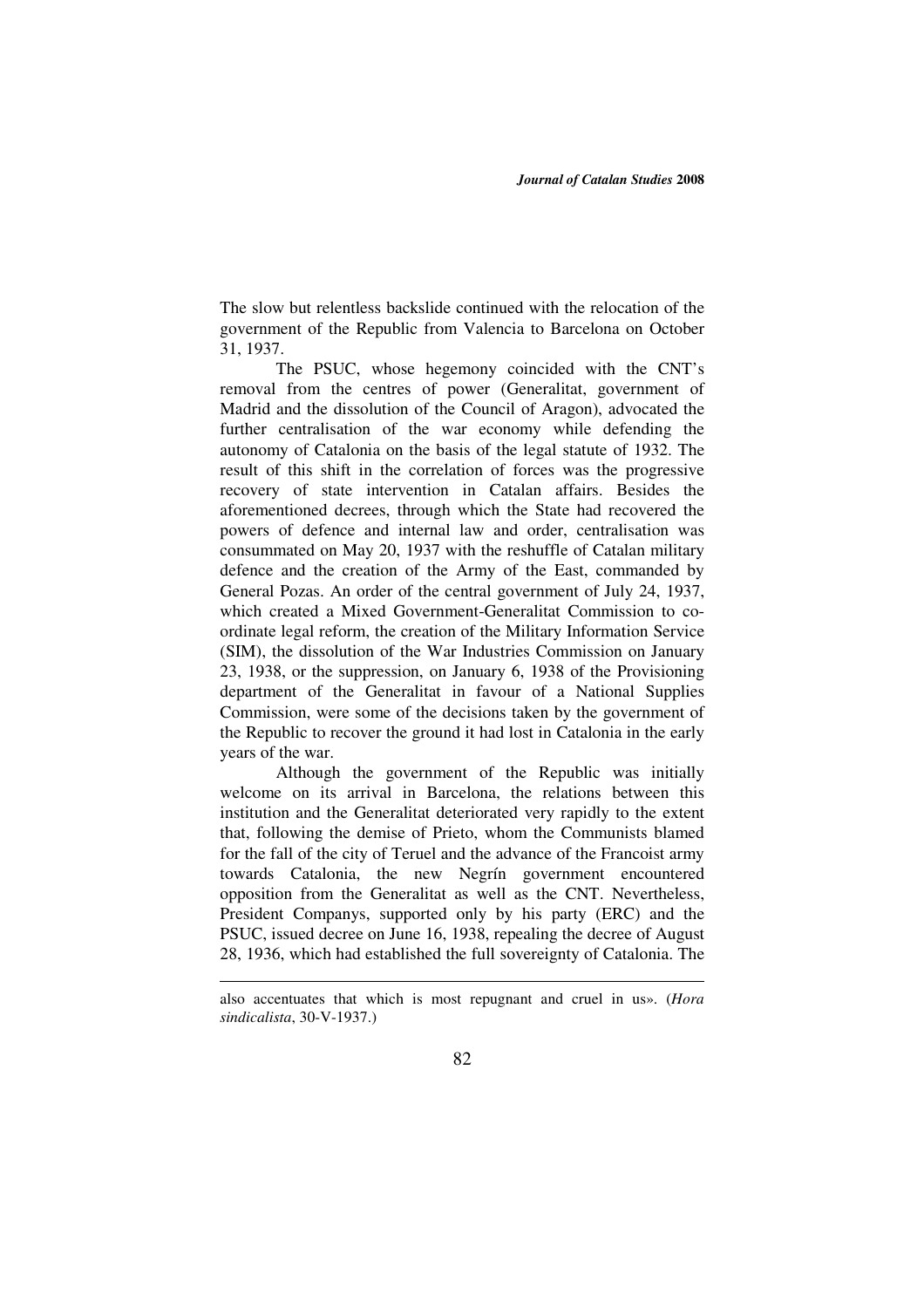Generalitat, once again, was an autonomous government bound by State guidelines, or at least the little that was left of it. The bitter taste of defeat in Catalonia was compounded by the impression that, for other Spaniards as Antoni Rovira i Virgili recalls, the only thing Catalans seemed to be good for was to be used as recruits:

They are good for fighting, for dying, but not to give orders in the army or in the government of the Republic. They even lack the psychological mechanisms for a heroic and decisive Catalan reaction. «Catalans should be more involved in the defence of Catalonia», Comorera himself said, despite his unconditional support of the Negrín government. No important role is or will ever be given to Catalans, except being blamed for defeats and particularly for the final defeat, the blame which was reserved for us from the very beginning if the war was lost.

What a paradox! When the war was led here by the men of the Generalitat they were criticised and accused by the governing bodies [secluded] in Madrid and later in Valencia and at a time when the Aragon front was almost routed, we had conquered three quarters of the region, had laid siege to Huesca, were but a cannon shot away from Saragossa, had sent an expedition to Majorca (fouled up by the central government) and had put together important forces to aid the capital of Spain. And when these self-same governing parties took over control of the war on a front maintained by Catalonia, then the front of Aragon collapsed, and we found the enemy breathing down the neck of Catalonia… (1999: 17-18)

In the meantime, General Franco, who had already taken Lleida and had managed to isolate Catalonia from the rest of Republican territory, published the well-known decree abolishing the Statute of Autonomy on April 5, 1938, which came into effect on February 10, 1939, when Catalonia was totally occupied. And under Franco, once again the national representation of Catalonia had to become clandestine.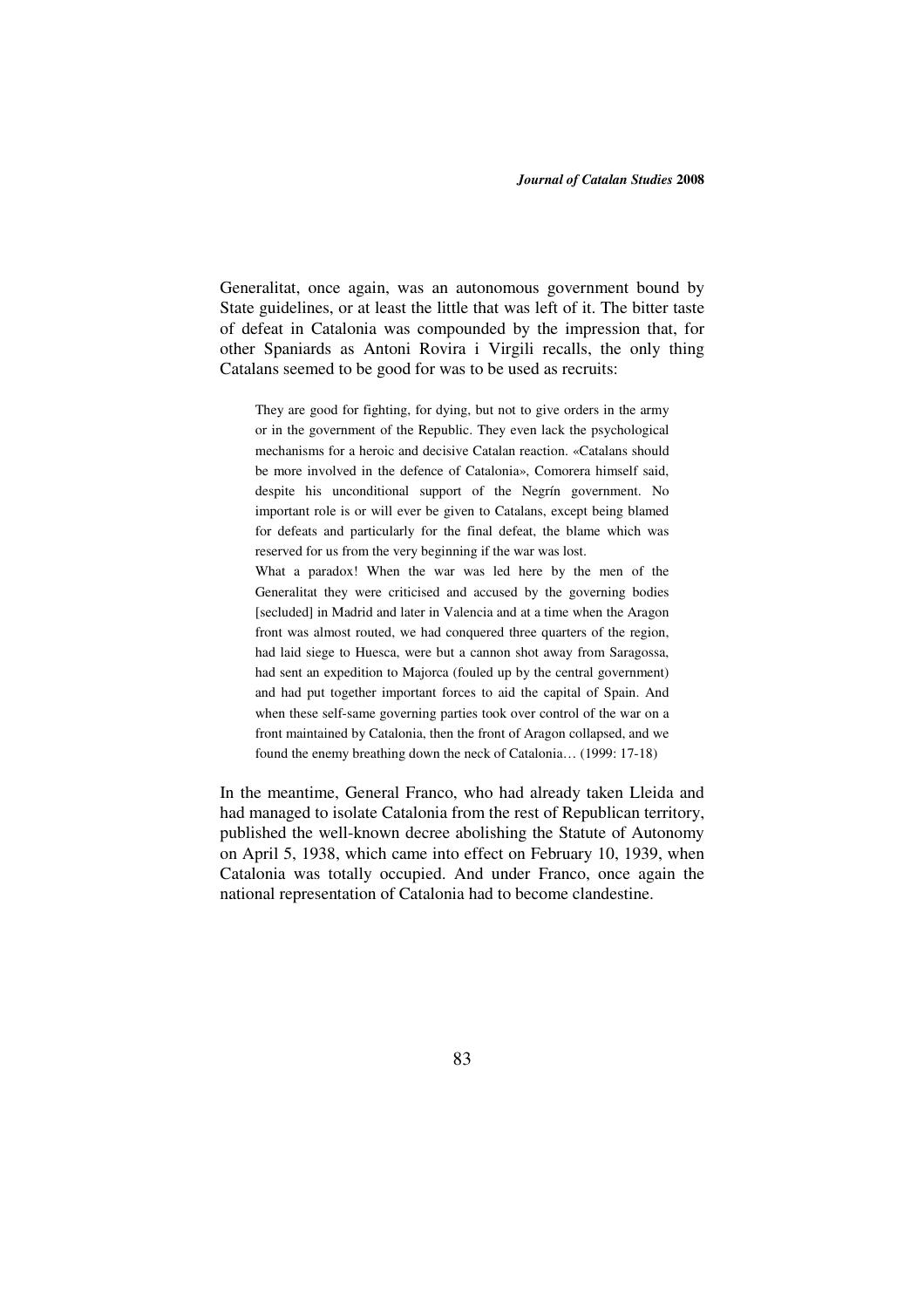# **Bibliography**

- Abad de Santillán, D. (1940) *Por qué perdimos la guerra: una contribución a la historia de la tragedia española*. Buenos Aires: Imán.
- Arias Velasco, J. (1977) *La Hacienda de la Generalidad, 1931-1938*. Barcelona: Ariel.
- Azaña, M. (1939) *La velada de Benicarló: diálogo sobre la guerra de España*. Buenos Aires: Losada.
- Bonamusa, F. (1977) *Els fets de Maig del 37*. Barcelona: La Gaia Ciencia-Edicions 62.
- Bricall, J. M. (1970) *Política econòmica de la Generalitat (1936- 1939)*. Barcelona: Edicions 62.
- Comorera, J. (1937) 'Informe al Comitè Central ampliat del PSUC' in *Treball*, January 30 and February 2 and 3.
- Cruells, M. (1970) *Els fets de Maig. Barcelona 1937*. Barcelona: Ed. Juventud.
- Cucurull, F. (1976) *La defensa de l'Estatut d'Autonomia de Catalunya*. Barcelona: Undarius.
- Colomines, A. (2003) 'Macià, Prats de Molló i la Catalunya rebel'. Introduction to *La Catalunya rebel*. Sant Cugat del Vallès: Símbol, 2003 (1st ed. in French Paris: Agence Mondiale de Librairie, 1927)
- Gerpe Landin, M. (1977) *l'Estatut d'Autonomia de Catalunya i l'Estat integral*. Barcelona: Edicions 62.
- González Casanova, J.A. (1974) *Federalisme i autonomia a Catalunya (1868-1938)*, Barcelona, Curial.
- Ivern, M. D. (1988-1999) *Esquerra Republicana de Catalunya (1931- 1936)*. Barcelona: PAM, 2 vols.
- García Oliver, J. (1978) *El eco de los pasos*. Barcelona: Ibérica de Ediciones y Publicaciones.
- Langdon-Davies, J. (1987) *La setmana tràgica de 1937 i altres vivències de la guerra civil a Catalunya. Els fets de maig*. Barcelona: Edicions 62.
- Orwell, G. (1989) *Homage to Catalonia*. London: Penguin.
- Peirats, J. (1971) *La CNT en la revolución española*. Parisp: Ruedo Ibérico.